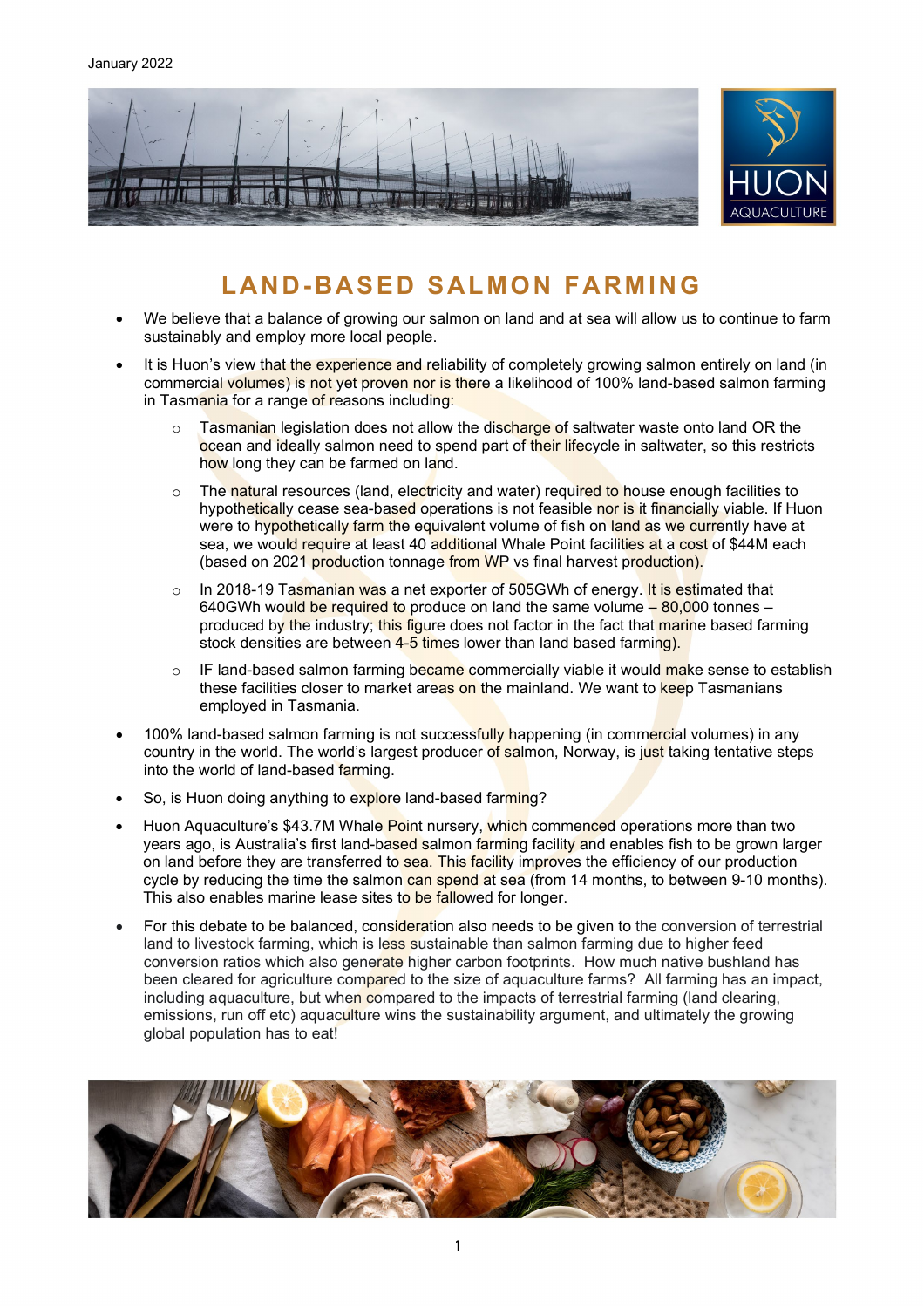# **LAND - BASED DRAWBACKS**

### **Location:**

In the event that 100% land-based salmon farming becomes commercially viable, it would make sense to establish these facilities closer to market areas on the mainland. Our Whale Point nursery allows us to continue to gain experience in this new technology and provides a balance of growing our salmon on land and at sea which will allow us to continue to farm sustainably in Tasmania and employ more people locally.

Land-based facilities would only require around 10% of the current workforce (thereby rendering people unemployed in addition to the loss of a range of other jobs which exist to supply and contract to the Tasmanian salmon industry).

### **Fish Health:**

A pillar of the RSPCA Approved Farming Scheme is to provide conditions where animals can be free to move and express their natural behaviours.

Salmon have evolved to migrate from freshwater to seawater and as a result, we mimic this in our farming operations. In addition, maintaining salmon in freshwater for their entire lifecycle would not be in accordance with RSPCA fundamental welfare requirements (ie this limitation could be compared with not allowing nesting boxes for chickens). Plus, for land-based salmon farming to be commercially viable, the salmon would need to be held at high stocking densities. This would be up to 4-5 times higher than our current maximum sea pen stocking levels (which is maximum 99% water to 1% fish) and could have implications for their health and wellbeing. Due to higher stocking densities, salmon would be unable to exhibit natural behaviours which is contrary to the philosophy that quides our farming.

In addition, while in theory less pharmaceuticals are required for land-based systems (no external pathogens) if fish did get sick, disease can spread faster and require the entire stock population to be treated.

PETA (People for the Ethical Treatment of Animals) is pursuing legal action against Norwegian land based farmer, Atlantic Sapphire (its Miami facility) and Nordic Aquafarms for cruelty because of its concerns about high stocking density rates.

#### **Waste Disposal:**

Waste is still generated in a land-based system – just in the form of salt-water waste which is more concentrated and therefore harder to repurpose.

Theoretically, salmon can be grown on land in saltwater however, this raises an issue of how to dispose of waste collected within the facility. Current Tasmanian legislation does not permit the disposal of saltwater waste on land, nor can the waste be recycled for fertiliser or compost due to its very high salt content. Nor does current legislation permit the disposal of saltwater waste into the ocean. This would mean a halt to Huon's existing program whereby every year we recycle hundreds of tonnes of the fish poo from our freshwater facilities into compost for local farmers.

**HOWEVER, current Tasmanian legislation does not permit the disposal of saltwater waste on land OR into the ocean, so 100% land-based farming which adheres to best practice fish welfare practices is NOT POSSIBLE.** 

#### **Energy Inputs:**

As the water within land-based facilities needs to be constantly moving to provide an optimal environment (ie lighting, heating, water flow and filtration) a key resource needed for land-based farming is power. Putting aside all the above barriers, if Huon were to hypothetically farm the equivalent volume of fish on land as we currently have at sea, we would require at least 40 Whale Point-equivalent facilities and we question whether there is sufficient available electricity in Tasmania (not exported) to power these facilities. (In 2018-19